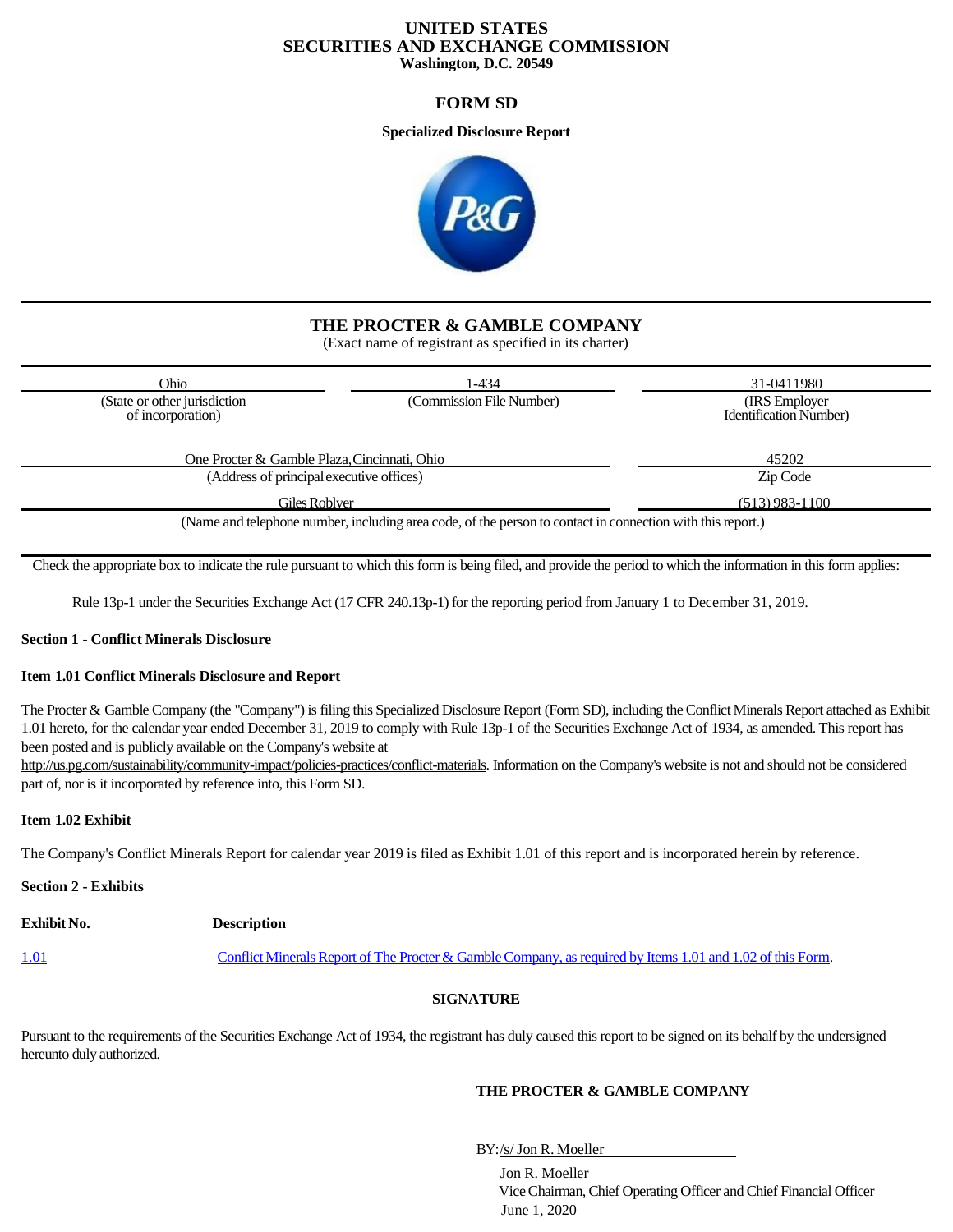## **The Procter & Gamble Company Conflict Minerals Report**

This Conflict Minerals Report for the year ended December 31, 2019 is provided by The Procter & Gamble Company (the "Company" ) pursuant to Rule 13p-1 under the Securities Exchange Act of 1934 (the "Rule"). Under the Rule, we are required to make certain disclosures regarding our manufactured products that contain conflict minerals, provided those conflict minerals are necessary to the functionality or production of those products. As defined by the Rule, and for purpose s of this report, the conflict minerals are cassiterite, columbite-tantalite, gold, wolframite, and their derivatives, which are limited to tin, tantalum, and tungsten ("Conflict Minerals"; tin, tantalum, tungsten and gold collectively are referred to as "3TG"). References in this report to "we," "us" or "our" refers to the Company and our subsidiaries, unless otherwise s pecified or unless the context otherwise requires.

As detailed below, based on our reasonable country of origin inquiry, the Company has no reason to believe that the 3TG in any of our products is funding armed conflict in the Democratic Republic of Congo or an adjoining country (collectively, the "Covered Countries"). However, it remains challenging for many companies and their suppliers (including us and our suppliers) to gather complete and reliable data. For that reason, we have not been able to rule out the possibility that some Conflict Minerals in our products may have originated in the Covered Countries and may not be from recycled or scrap sources. Consequently, we exercised due diligence on the Conflict Minerals' origin and chain of custody and we are providing this Conflict Minerals Report to describe our due diligence processes and results.

### **1. Company Overview**

The Company is a global leader in retail goods, focused on providing branded consumer packaged goods of superior quality and value to our consumers around the world. Our products are sold in more than 180 countries and territories primarily through mass merchandisers, grocery stores, membership club stores, drug stores, department stores, salons, high-frequency stores, and distributors.

The vast majority of the Company's products do not contain Conflict Minerals. Based on an extensive review of our products, o nly a small number of products were identified as falling within the scope of the Rule: blades and razors, electric charging devices, electric toothbrushes, powered beauty devices, and small electronic appliances.

# **2. Conflict Minerals Program and Compliance Systems**

Our Conflict Minerals Program has been designed to conform, in all material respects, with the framework described in The Organisation for Economic Cooperation and Development ("OECD") Due Diligence Guidance for Responsible Supply Chains of Minerals from Conflict-Affected and High-Risk Areas ("OECD Guidance") and the related Supplements for gold and for tin, tantalum, and tungsten. We are a "downstream company" within the meaning of the OECD Guidance, and, therefore, have designed our Conflict Minerals Program in a manner consistent with those portions of the OECD Guidance specifically applicable to downstream companies.

### **a) Conflict Minerals Policy Statement**

The Company has adopted the following Conflict Minerals Policy Statement, which is publicly available on our website at https://us.pg.com/policies-and-practices/conflict-freematerials/.

*We're committed to ensuring that we are not sourcing minerals (tin, tantalum, tungsten, gold) that fund armed groups in the Democra tic Republic of Congo and adjoining countries. We do not ban sourcing of minerals from this region because such a policy may harm legitimate miners.*

*We're taking steps across our entire supply chain to confirm our sourcing does not fund armed groups in the DRC and adjoining countries. As part of this program, we continue to*  carry out a reasonable country of origin inquiry on the products we manufacture and perform supply chain due diligence following the processes and procedures set forth in the *Organisation for Economic Co-operation and Development's Due Diligence Guidance for Responsible Supply Chains of Minerals from Conflict -Affected and High-Risk Areas. Our Chief Ethics and Compliance Officer is responsible for the efforts of this team.*

*We expect suppliers to have a policy in place and implement a system to trace the origin of tin, tantalum, tungsten, and gold supplied to the Company, following the template*  developed by the Responsible Minerals Initiative. Suppliers are encouraged to report any ethical concerns or policy violations, as outlined a[t http://www.pgsupplier.com/en/pg](http://www.pgsupplier.com/en/pg-)*values/report-a-concern.shtml. This reporting mechanism is operated by a third-party supplier to help ensure anonymity.*

*If any external business partner has challenges in complying with our expectation, we'll attempt to work to address these cha llenges. If compliance cannot be achieved, we will terminate the relationship with the external business partner.*

#### **b) Internal Management Systems and Controls**

# **i) Compliance Team**

In order to facilitate our compliance with the Rule, the Company created a multi-functional core team ("Core Team"), which includes representatives from Purchases, Product Supply, Sustainability, Research & Development, Finance & Accounting, Global Business Services, Corporate Communications, Corporate Compliance, and Legal. The Core Team designed an extensive Conflict Minerals Program, including, but not limited to, processes for supply chain review, supplier and employee outreach, due diligence, and risk management. Our Chief Ethics & Compliance Officer is responsible for the efforts of the Core Team.

#### **ii) Control Systems**

As a downstream company, the Company does not generally have a direct relationship with mines from which mineral ores are ext racted, or with 3TG smelters and refiners or other upstream participants. Consequently, we have engaged with other companies through trade associations and industry initiatives, such as the Responsible Business Alliance-Global e-Sustainability Initiative's ("RBA-GeSI") Responsible Minerals Initiative ("RMI"), to improve transparency with respect to smelters and other upstream participan ts in the Conflict Minerals supply chain.

In addition to our Conflict Minerals Policy, our work is governed by:

- our Worldwide Business Conduct Manual, which contains the global standards P&G employees must follow to ensure they uphold P&G's Purpose, Values and Principles in their daily work (available at https://us.pg.com/policies-and-practices/worldwide-business-conduct-manual/);
- our Sustainability Guidelines for External Business Partners, which outline the values we seek in the suppliers with whom we do business (available at [https://www.pgsupplier.com/en-US/png-values/supplier-sustainability/sustainability-ebp\)](http://www.pgsupplier.com/en-US/png-values/supplier-sustainability/sustainability-ebp)); and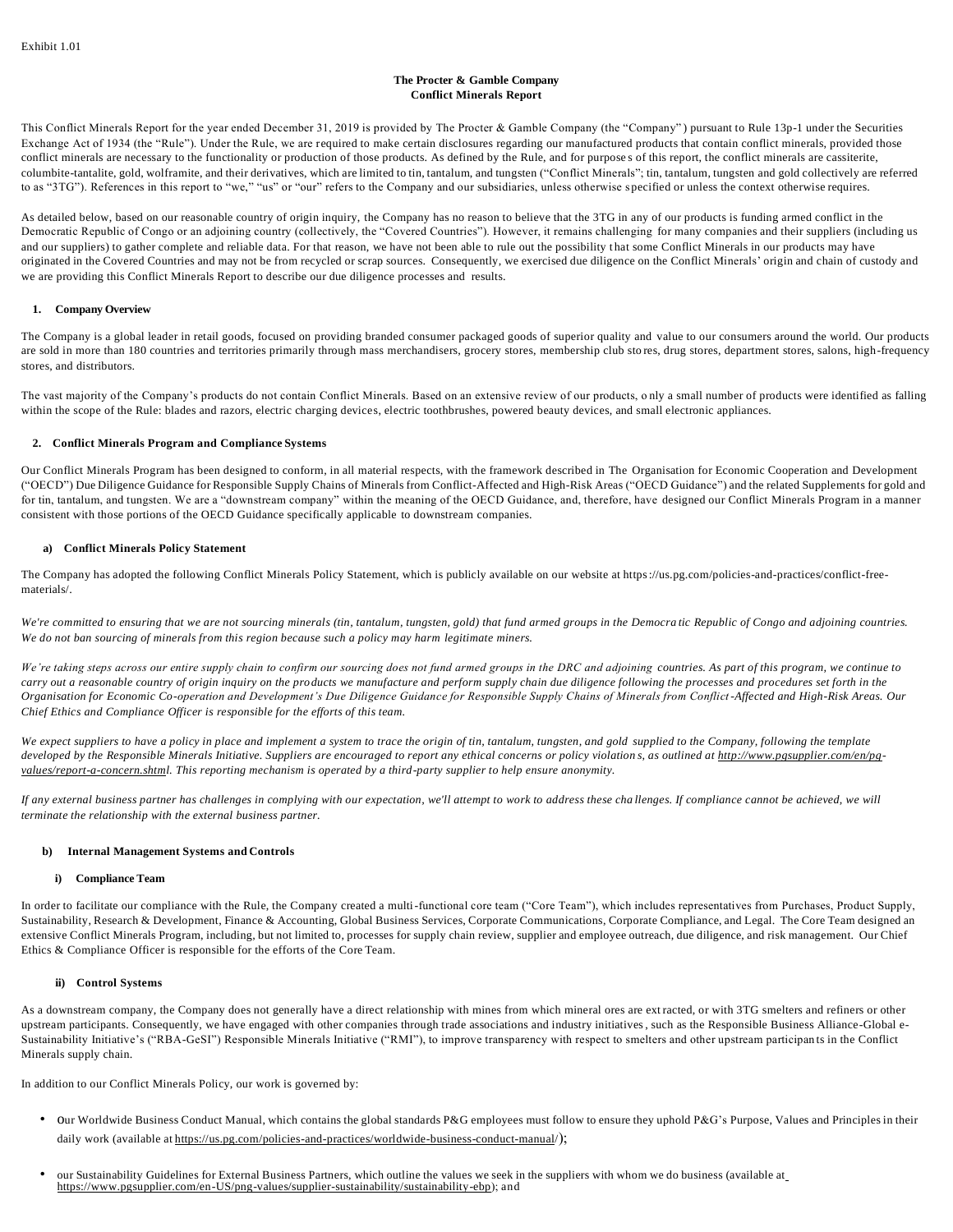• our Human Rights Policy Statement, which outlines our commitment to respect human rights and the expectation that our business partners share this commitment (available at https://us.pg.com/policies-and-practices/human-rights-statement/).

### **iii) Supplier Engagement**

We have engaged with our suppliers to ensure they are aware of the Rule and the implications for them as suppliers of the Company. The Company communicates with all Company suppliers that we anticipate would be within the scope of the Rule, informing them that each in-scope supplier is expected to have a conflict minerals policy in place and to implement a system to trace the origin of any 3TG supplied to the Company, including by collecting the supplier and smelter information c alled for by the conflict minerals reporting template developed by the RMI (the "Template"), which we provide to each direct supplier. We also provide a Company contact to answer any questions the suppliers have regarding implementation of the Rule.

As described in our Conflict Minerals Policy, we will engage with any of our suppliers if we have reason to believe that the supplier is providing the Company with 3TG that may support conflict in the Covered Countries, with the goal of establishing an alternative source of 3TG that does not support such conflict. To date, we have found no instance where there is reason to believe our sourcing of 3TG is being used to fund armed conflict in the Covered Countries; therefore, it has not been necessary to seek alternative sources or terminate a contract.

#### **iv) Grievance Mechanism**

The Company is committed to creating an environment that fosters open communication. The Company has well -established grievance mechanisms through which both employees and suppliers can report violations of the law or Company policies. For employees, the Company has created the Worldwide Business Conduct Manual Helpline (the "Helpline"), which is staffed by an independent third party and provides an anonymous way to report concerns about potential violations 24 hours a day, 7 days a week. For suppliers, the Company encourages them to report any ethical concerns or policy violations, as outlined at [http://www.pgsupplier.com/en/pg-values/report-a-concern.shtml. T](http://www.pgsupplier.com/en/pg-values/report-a-concern.shtml)his reporting mechanism is operated by a third-party supplier to help ensure anonymity.

To date, the Company has received no reports through either mechanism indicating any potential concerns with our Conflict Minerals Policy, our 3TG sourcing, or our Conflict Minerals Program.

### **v) Maintenance of Records**

The Company has adopted a policy to maintain relevant documentation.

### **c) Identify and Assess Risks in the Supply Chain**

For 2019, we conducted a review of our direct suppliers to identify suppliers of components and materials used in products within the scope of the Rule. As a result of this review, we determined that, for 2019, there were 46 direct suppliers within the scope of the Rule.

The breadth and complexity of our supply chain creates a challenge in identifying all parties who are upstream from our direct suppliers. Therefore, we must rely on our direct suppliers to provide information on the source and chain of custody of the 3TG contained in components and materials supplied to us, including sources of 3TG that are supplied to them from smelters further upstream in the supply chain.

## **3. Due Diligence**

Our due diligence measures have been designed to conform, in all material respects, with the portions of the OECD Guidance ap plicable to a "downstream company."

#### **a) Survey Requests**

The Company has conducted a survey of its in-scope suppliers using the Template, representing direct suppliers that we determined potentially supplied components or materials containing 3TG. The Template was developed by the RMI to facilitate disclosure and communication of information regarding a c ompany's supply chain and includes questions regarding the supplier's conflict-free policy, the recipient's engagement with its direct suppliers, and the smelters from which the suppliers (and its suppliers) source minerals. In addition, the Template contains questions about the origin of any 3TG provided by the supplier, as well as the supplier's due diligence. Written instructions and recorded training illustrating the use of the tool are available on the RMI website.

In 2019, we asked the in-scope suppliers to provide updated Templates or report no change to previous Templates.

## **b) Survey Responses**

The Company has received Templates or updated information from all the suppliers surveyed. Members of the Core Team have revi ewed these responses for completeness and to determine if any potential red flags were present, in accordance with the requirements of our Conflict Minerals Program, and followed up as needed with suppliers to clarify responses.

Our responses included varying degrees of information regarding the names and locations of 3TG smelters from which each suppl ier sourced minerals, and whether these smelters supplied minerals that were actually used in components supplied to the Company. Some suppliers included smelter data for 3TG that we know is contained in components and materials supplied to us. For this group of smelters, which we refer to as the "known smelters" in our supply chain, we analyzed and compared the smelters against the list of facilities that have received a "conformant" designation through the RMI's Responsible Minerals Assurance Process ("RMAP") as of May 26, 2020. Whi le we have no indication that any of our remaining suppliers are sourcing from any smelters that source from the Covered Countries, we have insufficient data at this time to validate the status of any other smelters or refiners.

#### **c) Reporting**

The Company has filed this Conflict Minerals Report for 2019 with the U.S. Securities and Exchange Commission. We have also made this report available on our website at https://us.pg.com/policies-and-practices/conflict-free-materials/.

## **4. Our Efforts to Determine the Mine or Location of Origin with Greatest Possible Specificity**

As a downstream company, we rely upon our suppliers and independent assessment programs to provide upstream information such as whether the mine or location of origin is in a Covered Country, and whether smelters sourcing from Covered Countries have employed policies, practices and procedures to source these minerals in a manner that is conflict free. RMI has developed an audit protocol for verification of entities as conformant with the RMAP in accordance with the OECD Guidance and in conjunction with complementary traceability schemes in the Covered Countries. The RMAP conformant list is composed of entities that have undergone the third -party audit of the smelters' company-level management processes for responsible mineral procurement.

Our efforts to determine the mine or location of origin of necessary Conflict Minerals with the greatest possible specificity consisted primarily of a review of whether our suppliers reported that the smelters in their supply chain sourced their minerals from the Covered Countries. Where the supplier reported that a smelter may have s ourced minerals from a Covered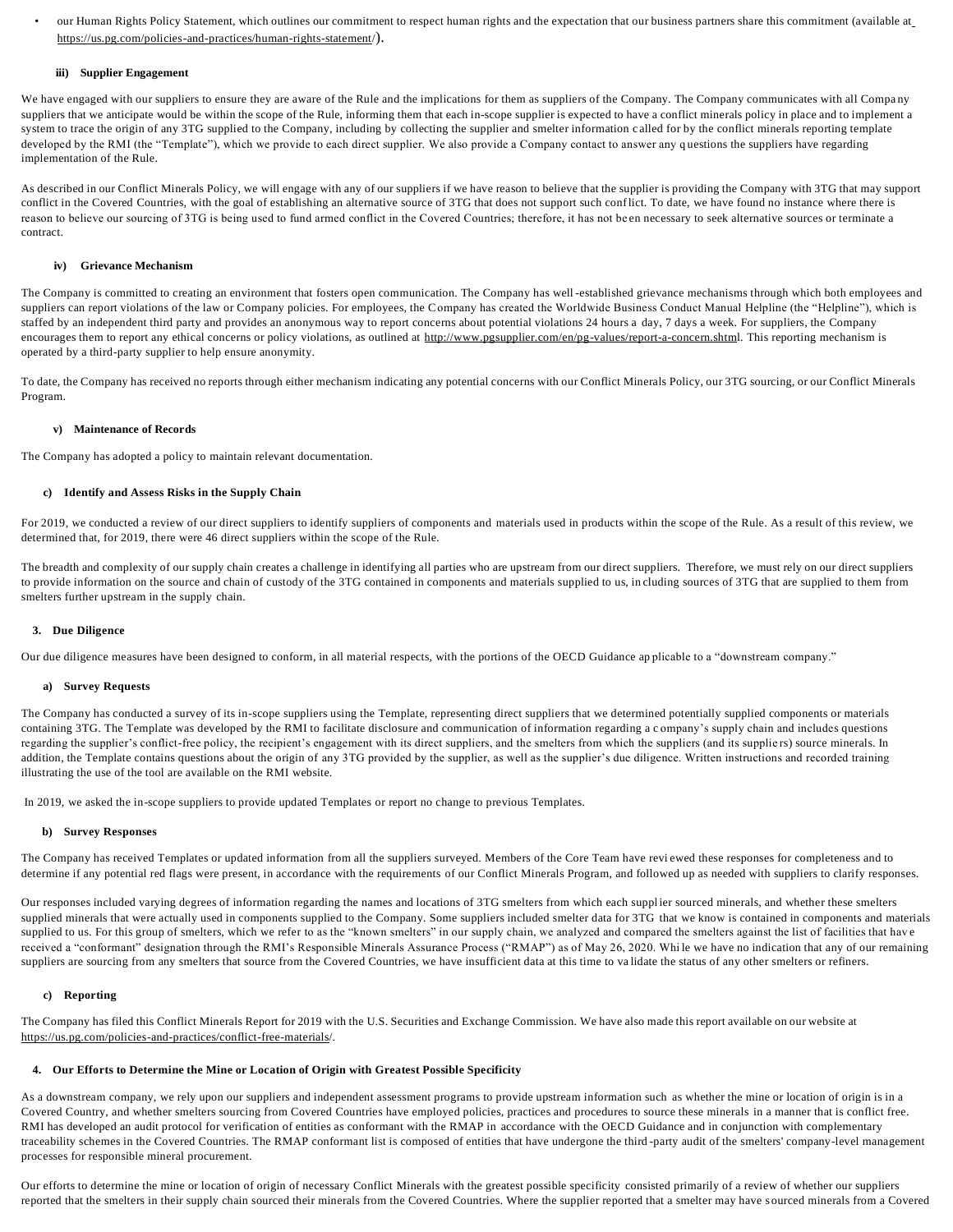Country, we compared the list of smelters to the RMAP conformant smelter list. All known smelters that were reported by our suppliers as sourcing from a Covered Country appear on the RMAP conformant list.

# **5. Steps to Mitigate Risk**

The Company will continue to work to improve its Conflict Minerals due diligence process. To further mitigate the risk that any Conflict Minerals in our products finance or benefit armed groups, we are making the following commitments:

a) As a Company, we will engage in continued supplier engagement to increase the number and quality of supplier responses;

b) When we become aware of a supplier that is not in compliance with our Conflict Minerals Policy, we will engage with the supplier for a remedy and, where necessary, find an alternative source of 3TG; and

c) We will continue to engage with relevant trade associations/industry initiatives to help improve supply chain diligence best practices consistent with OECD Guidance.

## **ATTACHMENT A RMAP Conformant Smelters**

The following facilities have been reported to us by our suppliers as part of their supply chain for components and materials known to contain Conflict Minerals. Each is listed by RMI as a conformant smelter or refiner. The facility names are listed as they appear on the RMI smelter list.

**Gold**

Asahi Pretec Corporation Asahi Refining USA Inc. Eco-System Recycling Co., Ltd. Heraeus Precious Metals GmbH & Co. KG Heraeus Hong Kong Ltd. Matsuda Sangyo Co., Ltd. Metalor Technologies (Singapore) Pte., Ltd. Mitsubishi Materials Corporation Nihon Material Co., Ltd. Tanaka Kikinzoku Kogyo K.K. Western Australia Mint (T/a The Perth Mint)

Alpha

**Tin**

Chenzhou Yunxiang Mining and Metallurgy Co., Ltd. China Tin Group, Co., Ltd. CV Ayi Jaya CV Dua Sekawan CV Gita Pesona CV United Smelting CV Venus Inti Perkasa Dowa EM Vinto Fenix Metals Gejiu Fengming MetallurgyChemical Plant Gejiu Kai Meng Industry and Trade LLC Gejiu Jinye Mineral Company Gejiu Non-Ferrous Metal Processing Co., Ltd. Guandong Hanhe Non-Ferrous Metal Co., Ltd. Guanyang Guida Nonferrous Metal Smelting Plant HuiChang Hill Tin Industry Co., Ltd. Huichang Jinshunda Tin Co, Ltd. Jiangxi New Nanshan Technology Ltd. Magnu's Minerais Metais e Ligas Ltda. Malaysia Smelting Corporation (MSC) Melt Metais e Ligas S/A Metallic Resources, Inc. Metallo Belgium N.V. Mineração Taboca S.A. Minsur Mitsubishi Materials Corporation O.M. Manufacturing (Thailand) Co., Ltd. O.M. Manufacturing Philippines, Inc. Operaciones Metalurgical S.A. PT Aries Kencana Sejahtera PT Artha Cipta Langgeng PT ATD Makmur Mandiri Jaya PT Babel Inti Perkasa PT Bangka Prima Tin PT Bangka Serumpun PT Bangka Tin Industry